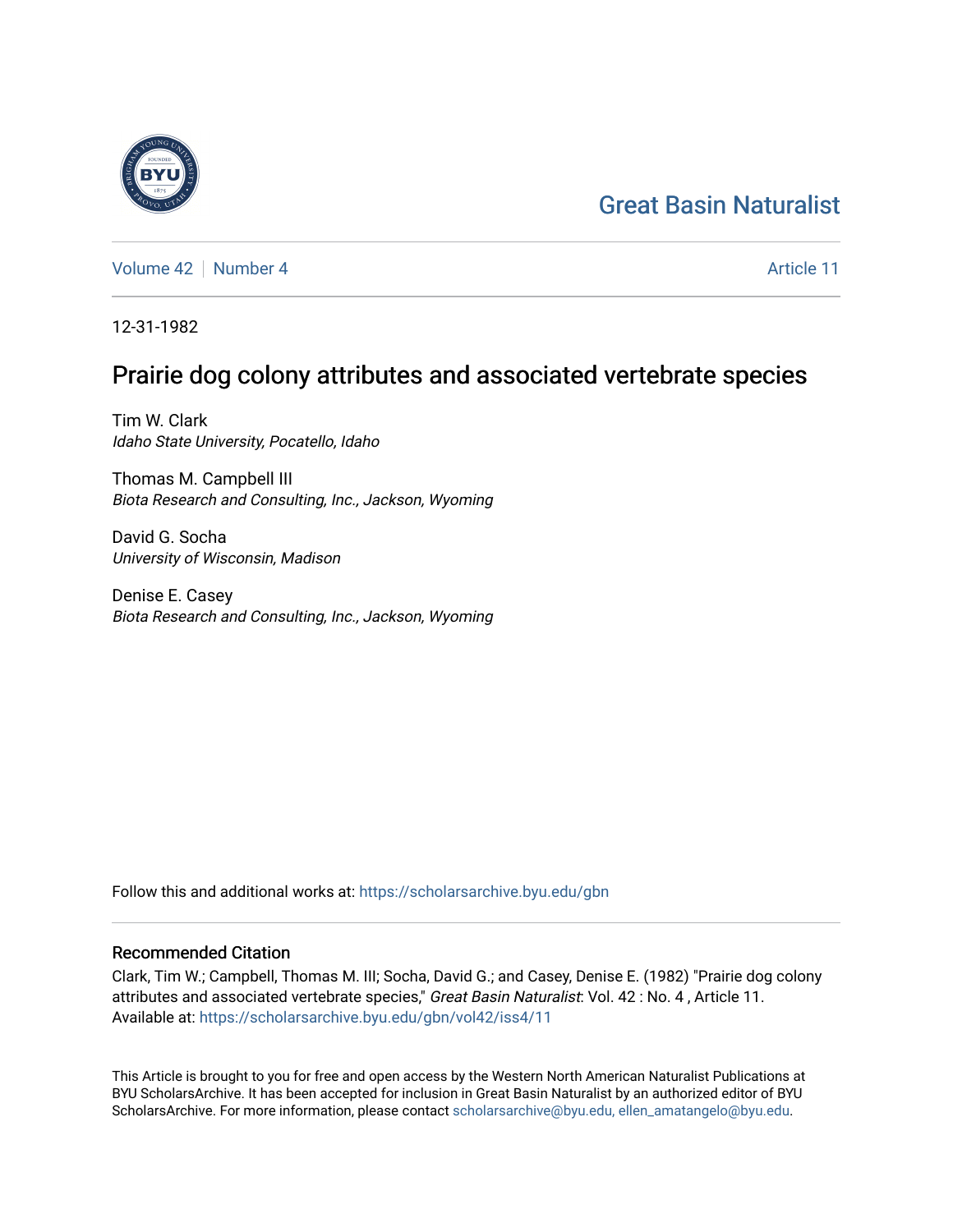### PRAIRIE DOG COLONY ATTRIBUTES AND ASSOCIATED VERTEBRATE SPECIES

Tim W. Clark', Thomas M. Campbell IIP, David G. Socha', and Denise E. Casey'

ABSTRACT.- A survey of colony attributes and associated vertebrates on black-tail (Cynomys ludovicianus), Gunnison's (C. gunnisoni), and white-tail (C. leucurus) prairie dogs was made. A belt transect 1.6 km wide and 13,334 km long from Hobbs, New Mexico, to the Utah-Wyoming state line was surveyed. There were 47 colonies located (4760 ha comprising 2.2 percent) in the belt. Intercolony distances varied significantly. Three black-tail towns averaged 33 ha in area (SD =  $26$ , range 10-61), 11 Gunnison's averaged 46 ha (SD = 43, range 16-150), and 33 white-tail towns averaged 125 ha (SD=200, range 0.2-958). Badger activity was positively and significantly correlated to colony size and number of burrow openings on Gunnison's and white-tail towns. There were <sup>107</sup> vertebrate species and subspecies (one amphibian, <sup>25</sup> reptiles, <sup>51</sup> birds, <sup>30</sup> mammals) observed on prairie dog colonies. Results of our surveys are compared with prairie dog studies elsewhere. The role of prairie dogs and relationships to some vertebrates species are discussed.

This paper describes results of a survey of colony characteristics and associated verte brate species for three prairie dog species in Utah, Colorado, and New Mexico.

#### STUDY AREA

Prairie dog colonies surveyed were in a belt transect (1.6 km wide and <sup>1334</sup> km long) beginning near Hobbs, New Mexico, and ending on the Utah-Wyoming state line (Fig. 1). The transect generally followed an exist ing pipeline corridor. The prairie dog species encountered were: black-tail (Cynomys lu- dusk dovicianus), Gunnison (C. gunnisoni), and white-tail (*C. leucurus*). These species collectively occupied many vegetation-physiographic types. Overall, black-tail colonies were in shortgrass prairie with Bouteloua sp. and Buchloe dactyloides with scattered Opuntia imhricata. Gunnison colonies were associated with Juniperus monosperma, shrubs, and O. imbricata, as well as a variety of forbs and grasses. White-tail colonies had an overstory of Artemisia sp. and a diverse understory of forbs and grasses.

#### **METHODS**

All prairie dog colonies were aerially lo cated and mapped onto U.S. Geological Sur-

"Department of Zoology, University of Wisconsin, Madison, Wisconsin 53706.

vey 7.5 and 15 minute maps. Beginning in June 1980, near Hobbs, New Mexico, and working north to Wyoming, each town was visited, precisely mapped, and inventoried in detail. Surveys followed guidelines designed for black-footed ferret {Mustela nigripes) searches (Clark and Campbell, in preparation), and allowed for a concomitant general survey of vertebrate species.

Diurnal surveys began with a 1-hr observation of the colony with binoculars and spotting scopes from vantage points. Similar pre observation periods were also conducted. Walking surveys were made immediately following morning surveys. Each colony was thoroughly walked by up to 12 people simultaneously. Each person moved back and forth within <sup>a</sup> <sup>30</sup> m wide area and examined all prairie dog burrow openings, mounds, and adjacent areas, as well as the overall surface of the colony. Each burrow examined was marked with a footprint to as sure complete, nonoverlapping coverage. Data recorded included: number of burrow openings (5 cm or larger in diameter); number of burrow openings in "active" use, where possible to determine; number of badger excavated holes; number of plugged burrow openings; number of km walked;

<sup>&#</sup>x27;Department of Biology, Idaho State University, Pocatello, Idaho 83209.

<sup>&#</sup>x27;Biota Research and Consulting, Inc., P.O. Box 2705, Jackson, Wyoming 83001.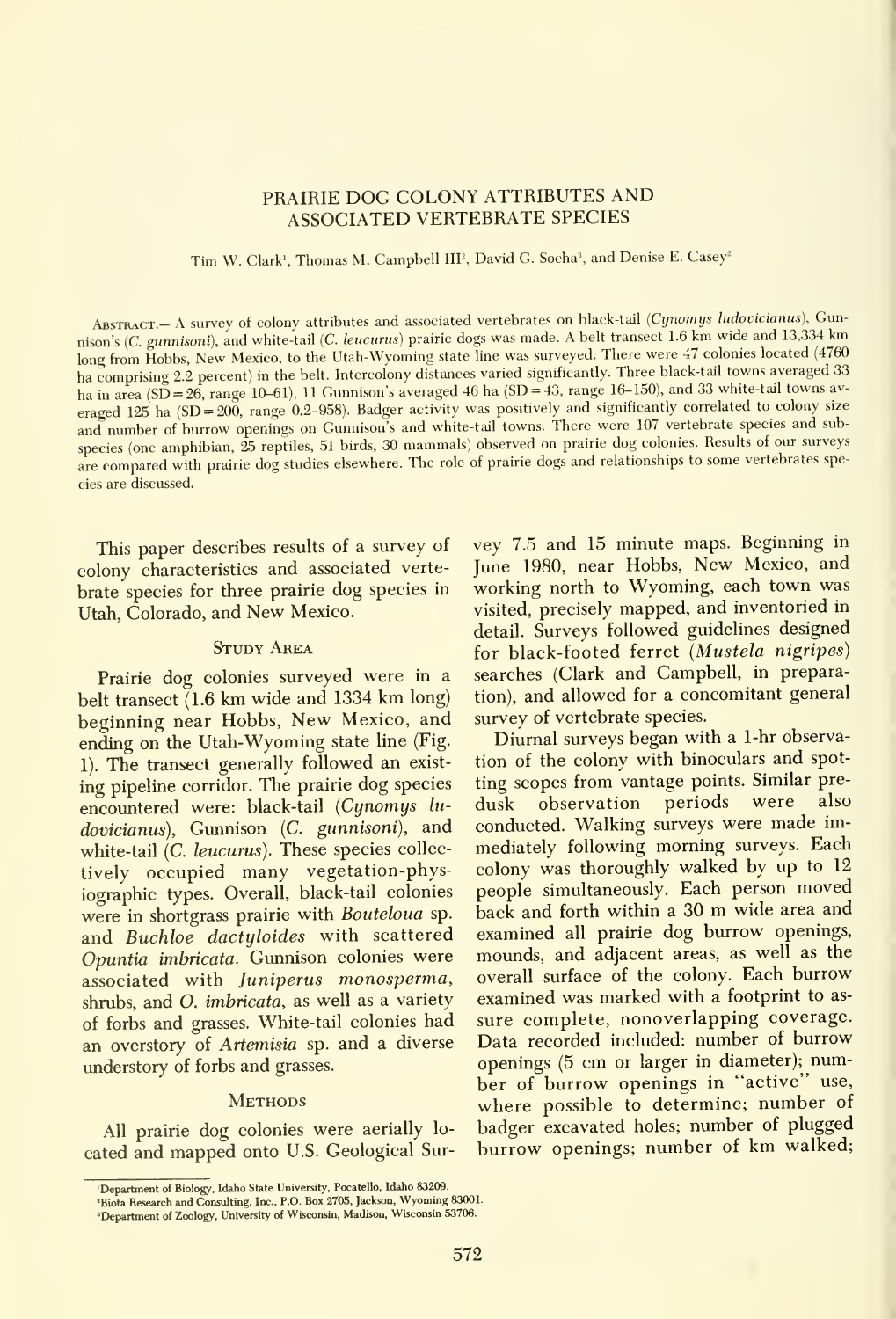

Fig. 1- Map of the three prairie dog species' distribution along the belt transect study area (dotted line) in New Mexico, Colorado, and Utah.

time spent walking; and number and species of all live vertebrates and their remains seen. Since badgers are considered the single most Nocturnal surveys of prairie dog colonies effective predator and directly alter a colony by digging, badger activity (percentage of

burrows enlarged by badgers) was estimated on each colony (Campbell and Clark 1981).

were conducted via spotlighting. Two spotlights were used simultaneously by each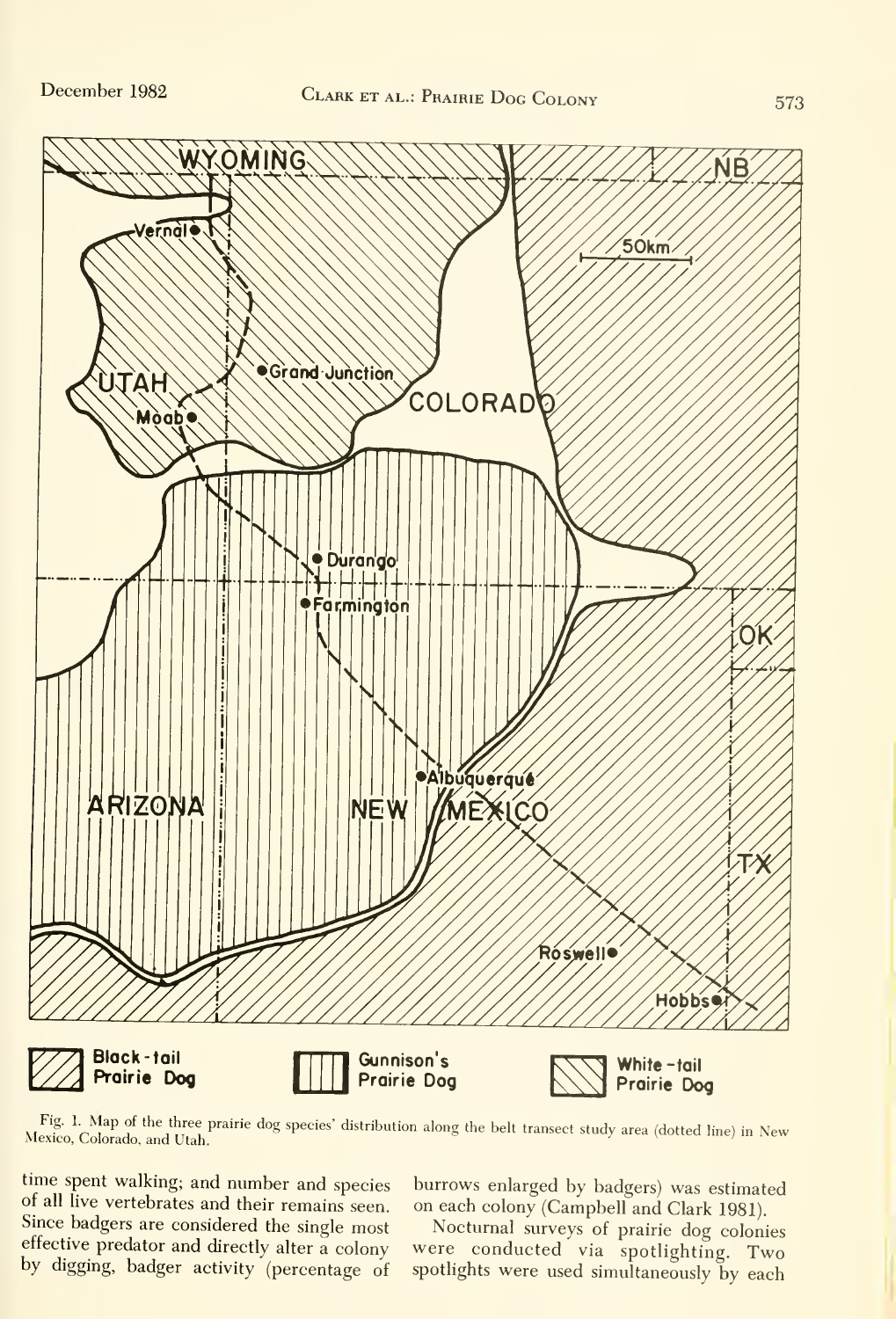crew of two persons. One cab-mounted light was used by the driver and the second, handheld light was used by the rider seated in back. The spotlights generally allowed identi^ fication of animals out to <sup>150</sup> m as the truck moved at 3-8 km/hr. Travel time around <sup>a</sup> spotlight circuit varied in relation to colony size and terrain, but was usually 15-60 minutes. On small towns (less than 10 ha) <sup>a</sup> single stationary spotlighting location was used. Spotlighting was started just after sunset and continued until around midnight and again from about 0300 hours till sunrise. All colonies were spotlighted for at least three consecutive nights, but large towns were spotlighted longer. All animals seen were identified to species and numbers recorded.

To compare the two nighttime survey periods for vertebrate activity and inter observer differentials, all vertebrates seen were lumped into classes based on taxonomy and morphology (primarily body size): (1) la gomorphs, (2) rodents, (3) flying vertebrates (birds and bats), (4) small carnivores (badgers and smaller forms), (5) large carnivores (coy otes and bobcats), and (6) ungulates. La gomorphs, rodents, and flying vertebrates were compared between number of species seen on the first spotlight circuit of the post sunset and predawn survey periods. All other classes were compared on number of species seen per hour over the entire survey periods.

#### **RESULTS**

#### Prairie Dog Colony Attributes

The 47 prairie dog colonies located totaled 4760 ha and comprised 2.2 percent of the belt transect (Table 1). Black-tails occupied 0.04 percent of the transect, Gunnison colonies 0.2 percent, and white-tail colonies 1.9 percent. Gunnison and white-tail colonies were clumped in distribution; information was insufficient to determine if black-tail col onies were also clumped.

The first three colonies encountered were black-tails, and intercolony distances between colony <sup>1</sup> and <sup>2</sup> and between 2 and 3 was 6.4 km and 86.3 km, respectively. Distance to the next colony, <sup>a</sup> Gunnison town, was 355 km. Gunnison colonies fell into four distinct clumps; 127 km separated the first  $(N=6 \text{ towns})$  and second  $(N=2 \text{ towns})$ clumps, 30.6 km the second and third  $(N=2)$ , and  $245.5$  km the third and fourth  $(N=1)$ .

|                                                  |                    |                      | Prairie        |  |
|--------------------------------------------------|--------------------|----------------------|----------------|--|
|                                                  | <b>Black-tails</b> |                      | Gunn-          |  |
| Colony<br>characteristics                        | Clump1             | Clump1               | Clump 2        |  |
| Location                                         |                    | <b>NW New Mexico</b> |                |  |
| Number of colonies                               | 3                  | 6                    | $\overline{2}$ |  |
| Total area (ha)                                  | 99                 | 235                  | 116            |  |
| Colony area (ha):                                |                    |                      |                |  |
| Mean $(SD)$                                      | 33(26)             | 39(27)               | 58(15)         |  |
| Range                                            | $10 - 61$          | $3 - 73$             | $47 - 69$      |  |
| $\bar{x}$ Intercolony distance (km)              | 46.4               | 2.3                  | 3.2            |  |
| Total burrow openings                            | 2763               | 5238                 | 1004           |  |
| Burrow openings/ha:                              |                    |                      |                |  |
| Mean $(SD)$                                      | 32.5(8.9)          | 209(8.4)             | 8.8(0.9)       |  |
| Range                                            | 23.9-41.7          | $8.2 - 32.0$         | $8.1 - 9.4$    |  |
| Plugged burrows: Number<br>and % of all openings | $106(3.8\%)$       | $13(0.2\%)$          | $4(0.3\%)$     |  |
| Badger reamed: Number<br>and % of total openings | $102(3.4\%)$       | $366(7.8\%)$         | $65(6.8\%)$    |  |
| Vertebrate skeletal remains:                     | 0.273              | 0.196                | 0.078          |  |
| Prairie dogs/ha                                  | 0.131              | 0.008                | 0.008          |  |
| Other species/ha                                 |                    |                      |                |  |
| Vegetation (cm):                                 | 64(23)             | 79(29)               | 46(22)         |  |
| $\bar{x}$ Height (SD)                            | $51 - 91$          | $38 - 112$           | $30 - 61$      |  |
| Range                                            |                    |                      |                |  |

TABLE 1. Comparative colony characteristics among the clumps of prairie dog colonies by prairie dog species.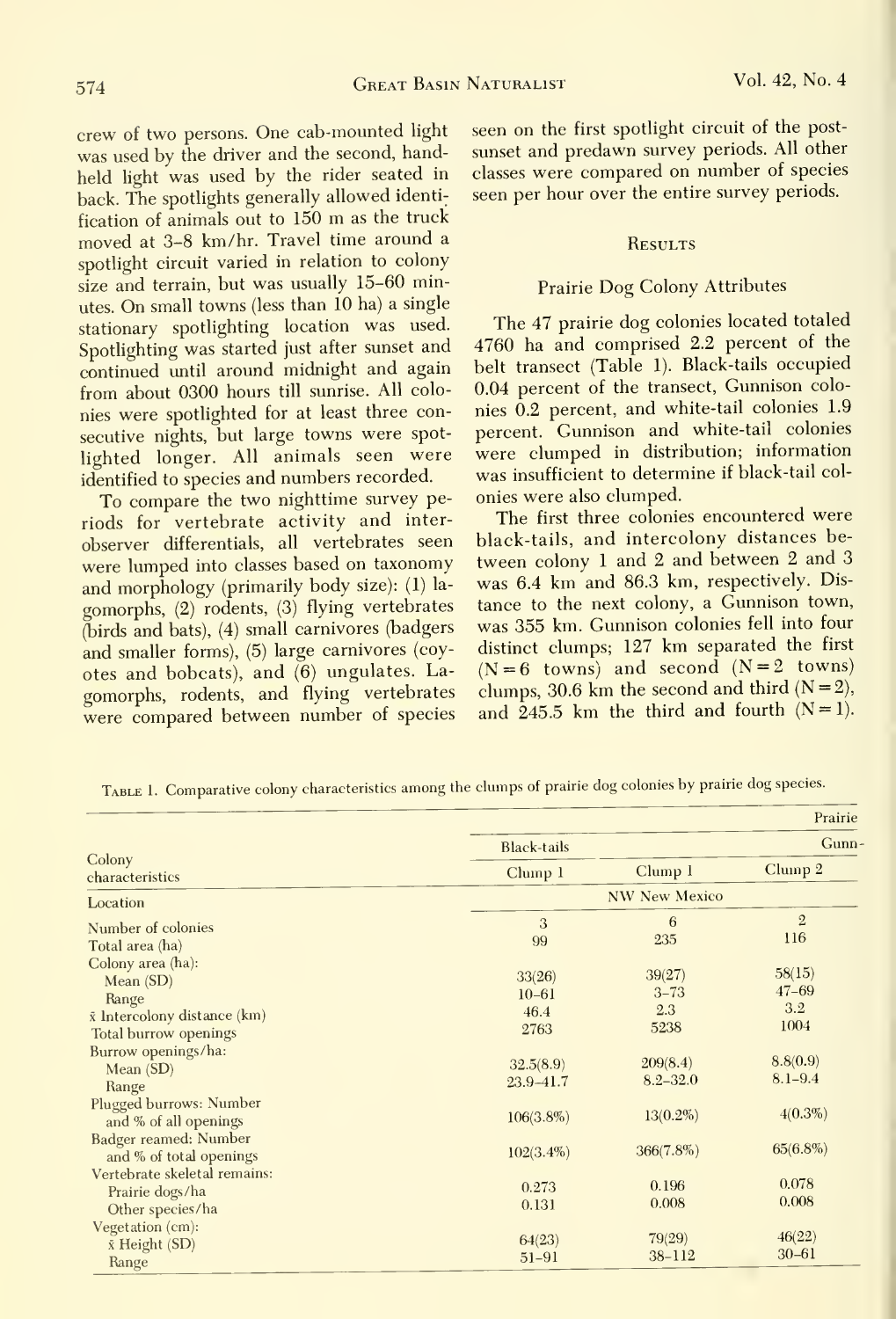The mean intercolony distance for Gunnison colonies ( $N = 10$ ) was 2.4 km ( $SD \pm 1.6$ ) range 0.5-5.3. The 33 white-tail colonies were dis tributed in two clumps. The first group of 15 towns was about 96 km from the nearest Gunnison colony and 115 km from the second white-tail colony group  $(N=18)$ . Mean<br>intercolony distance for white-tails was 4.9 km  $(SD \pm 3.0)$  range 0.8-11.3. Intercolony distances varied significantly interspecifically  $(F_{2,37}=17.92, P<0.01)$  and intraspecifically for white-tails  $(X^2 = 56.14, df = 31, P < 0.005)$ .

The interspecific size of prairie dog colonies varied, but insignificantly  $(F_{2,44}=1.13, P>0.05)$ . Three black-tail colonies had a mean size of 33 ha (SD $\pm$ 26) range 10-61, 11 Gunnison towns averaged 46 ha  $(SD \pm 43)$ eraged <sup>125</sup> ha (SD±200) range 0.2-958. A significant difference  $(P<0.05)$  in mean colony size was evident within each of the three prairie dog species (black-tails  $X^2 = 40.44$ ,  $df = 2$ ; Gunnisons,  $X^2 = 404.21$ ,  $df = 10$ ; whitetails,  $X^2 = 10245.69$ , df = 32).

Plugged burrows were found in colonies of all three species. Black-tails showed 3.8 per cent plugged of 2763 burrow openings, Gunnisons 0.3 percent of 8987 and white-tails 1.0

Table 1 continued.

percent of 85,572. The interspecific density of burrow openings per colony varied in significantly  $(F_{2,44} = 1.09, P > 0.10)$  among the three species, with black-tails showing  $27.9/ha$  (SD  $\pm 8.6$ , range 24-41.3), Gunnisons 17.6/ha  $(SD \pm 49.2, \text{range } 8.2-179)$ , and white-tails with  $21/ha$  (SD  $\pm 29.2$ , range  $2.2=158$ ).

range 1.6-150, and 33 white-tail colonies  $av-$  tail colonies  $(t = -8.69, df = 34, P < 0.01)$ , but All colonies showed signs of badger activi ty in the form of excavated holes and scats. Badger-reamed prairie dog holes (holes sus pected of being enlarged by badger digging) on colonies varied significantly between the three prairie dog species  $(F_{2,44} = 4.67,$ P<0.05). Badger activity was significantly lower on black-tail colonies than on Gunnison  $(t = -7.42, df = 12, P < 0.01)$  and whitewas not significantly different on Gunnison and white-tail colonies  $(t = -1.88, df = 42,$ P>0.10). Badger activity was positively and significantly correlated  $(P<0.01)$  to colony size and to the number of burrow openings<br>on each colony for both Cunnisons each colony for both Gunnisons  $(r=0.8729, t=5.37 \text{ and } r=0.9431, t=8.51,$ respectively) and white-tails  $(r = 0.9084,$  $t = 12.10$  and  $r = 0.9845$ ,  $t = 31.25$ , respectively), but not for black-tails, nor were there

| dog species                   |                |                                   |                                    |                                          |                                          |
|-------------------------------|----------------|-----------------------------------|------------------------------------|------------------------------------------|------------------------------------------|
| ison's                        |                |                                   |                                    | White-tails                              |                                          |
| Clump 3                       | Clump 4        | Total                             | Clump1                             | Clump 2                                  | Total                                    |
| SW Colorado                   | E Utah         |                                   |                                    | E Utah                                   |                                          |
| $\overline{2}$<br>10          | 1<br>150       | 11<br>511                         | 15<br>566                          | 18<br>3584                               | 33<br>4150                               |
| 5(4)<br>$2 - 8$<br>1.6<br>668 | 150<br>2077    | 33(26)<br>$2 - 73$<br>2.4<br>8987 | 38(37)<br>$9 - 121$<br>5.5<br>8993 | 199(249)<br>$0.2 - 958$<br>4.4<br>76,579 | 125(200)<br>$0.2 - 958$<br>4.9<br>85,572 |
| 96.2(69.1)<br>$47.3 - 145$    | $13.8(-)$      | 31.7(39.4)<br>$8.1 - 145$         | 19.8(10.3)<br>$2.3 - 40.5$         | 30.8(37.6)<br>$5.1 - 160$                | 25.8(28.8)<br>$2.3 - 160$                |
| $\overline{0}$                | $8(0.4\%)$     | $25(0.3\%)$                       | $23(0.3\%)$                        | $40(0.3\%)$                              | 790(0.9%)                                |
| $50(7.2\%)$                   | $235(11.3\%)$  | $716(7.8\%)$                      | 769(9.3%)                          | $16,469(17.5\%)$                         | 17,238(13.8%)                            |
| 0.90<br>0.30                  | 0.287<br>0.012 | 0.209<br>0.018                    | 0.150<br>0.0179                    | 0.159<br>0.0209                          | 0.157<br>0.020                           |
| 84(32)<br>$61 - 107$          | 61             | 673(28)<br>$30 - 112$             | 39(23)<br>$0 - 91$                 | 46(15)<br>$15 - 71$                      | 42.6(19)<br>$\Omega$ Q1                  |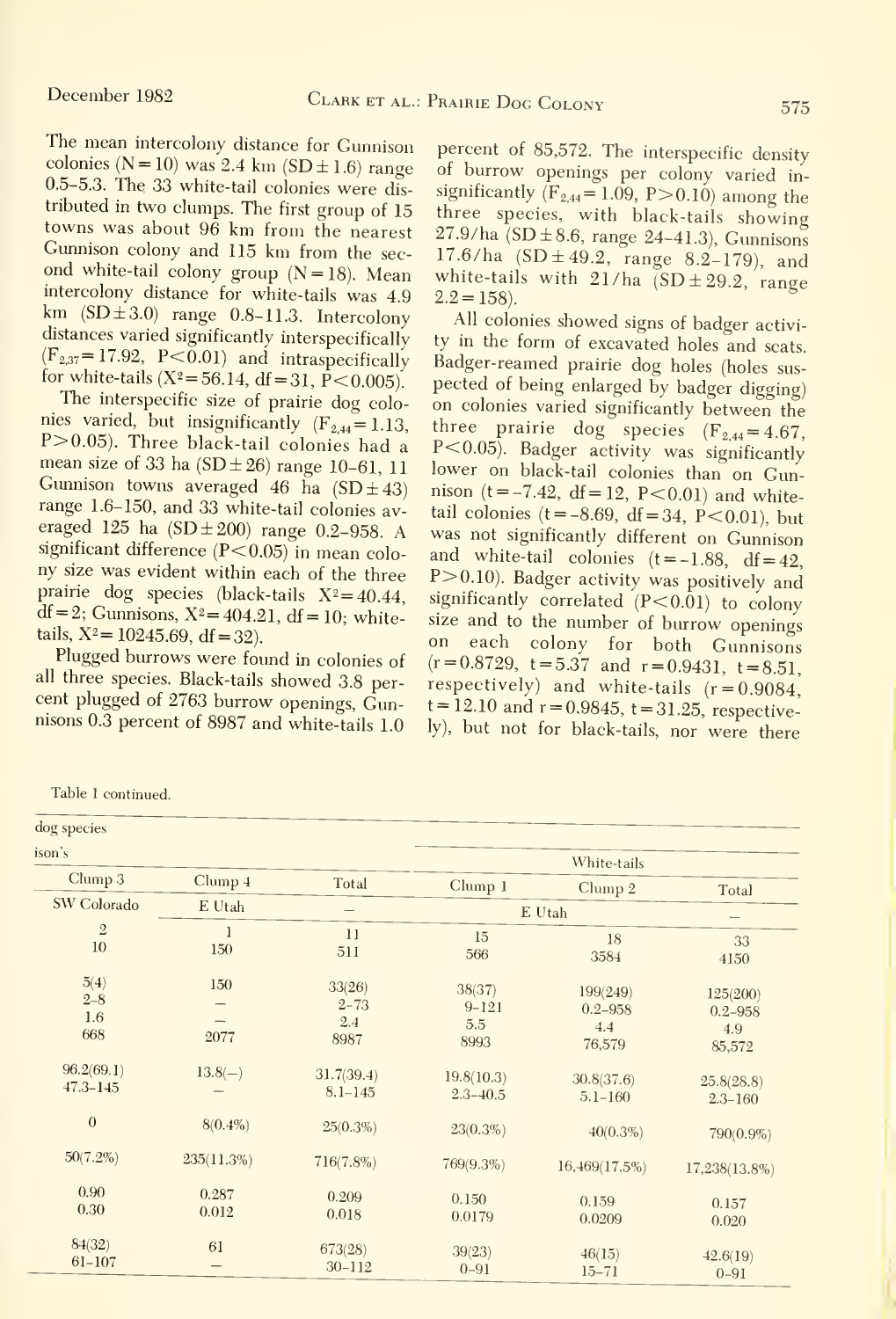

Fig. 2. Relationship between black-tail, Gunnison, and white-tail prairie dog colony size and number of vertebrate species observed on each colony.

significant correlations with burrow density or intercolony distances.

#### **Associated Vertebrate Species**

A total of 107 species and subspecies, vertebrate animals, including one amphibian, 25 reptiles, 51 birds, and 30 mammals, were observed on prairie dog colonies (Table 2). A larger number of vertebrate species were seen on white-tailed colonies than on colonies of the other two prairie dog species; 88 percent of the surface area of all prairie dog colonies was in white-tail colonies.

Six species of mammals, 7 species of birds, 2 species of reptiles, and no species of amphibians were common to colonies of all three prairie dog species. In contrast, 7 mammal, 11 bird, 8 reptile, and no amphibian species were common to colonies of two prairie dog species, and 17 mammal, 33 bird,

15 reptile, and one amphibian species were present on colonies of only one prairie dog species.

The relationship between the number of vertebrate species seen on prairie dog colonies of varying sizes is shown in Figure 2. A Spearman Rank Correlation  $(r=.81)$  showed that larger towns contained more vertebrate diversity than smaller colonies.

Four rattlesnake species and subspecies were found, 1 western diamondback, 4 Hopi, 7 prairie, and 6 midget-faded rattlesnakes. Rattlesnakes on black-tail colonies occurred at 0.02/ha, on Gunnison at 0.02/ha, and on white-tail at 0.002/ha. The Hopi were on a single 148 ha Gunnison colony.

Eleven raptor species, including one eagle, 4 hawks, 3 falcons, and 3 owls, were seen. Burrowing owls  $(N=99)$  occurred on 19 towns and at a density of 0.04 owls/ha. The greatest density was 15 owls on a 10 ha town.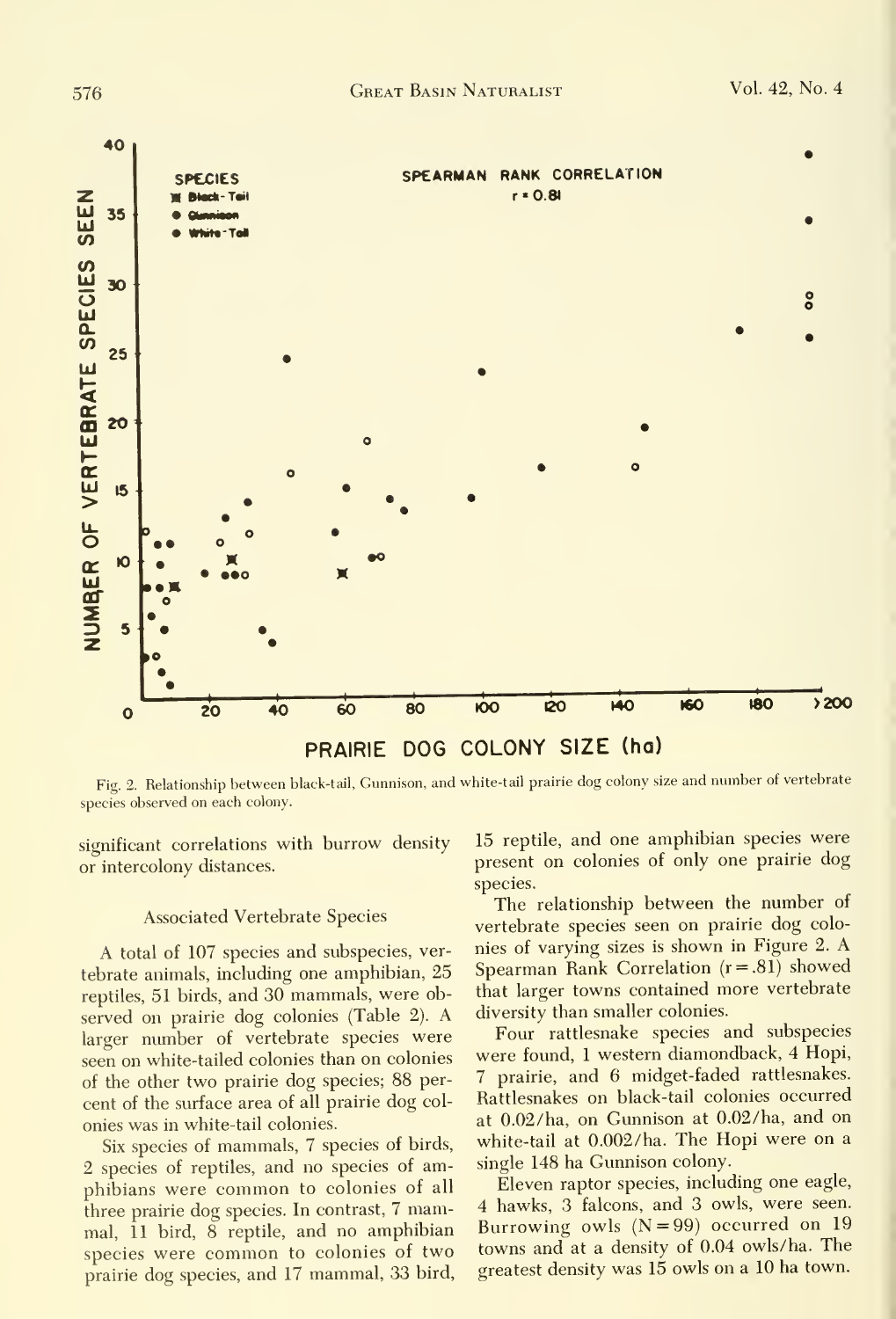TABLE 2. Vertebrate species and subspecies observed on the colonies of three prairie dog species in New Mexico,<br>Colorado, and Utah.

| Vertebrate species                                                                    | Prairie dog species       |                           |                            |
|---------------------------------------------------------------------------------------|---------------------------|---------------------------|----------------------------|
| and subspecies                                                                        | Black-tail                | Gunnison                  | White-tail                 |
| AMPHIBIANS                                                                            |                           |                           |                            |
| Great Basin spadefoot toad (Scaphiopus intermontanus)                                 |                           |                           | $\mathbf X$                |
| Totals                                                                                | $\boldsymbol{0}$          | $\overline{0}$            | $\bf{l}$                   |
| REPTILES                                                                              |                           |                           |                            |
| Mountain short-horned lizard (Phrynosoma douglassi<br><i>hernandesi</i> )             |                           |                           | Х                          |
| Eastern short-horned lizard (P. douglassi brevirostre)                                |                           |                           | $\mathbf X$                |
| Desert short-horned lizard (P. douglassi ornatissimum)                                |                           | $\mathbf X$               | X                          |
| Texas horned lizard (P. cornutum)                                                     | X                         |                           |                            |
| Sagebrush lizard (Sceloporus grasiosus)                                               | $\mathbf X$               | $\mathbf X$               | $\boldsymbol{\mathrm{X}}$  |
| Northern plateau lizard (S. undulatus elongatus)                                      |                           |                           | $\mathbf X$                |
| Northern whiptail (Cnemidophorus tigris septentrionalis)                              |                           |                           | $\mathbf X$                |
| Western whiptail (C. tigris)                                                          |                           | X                         | $\mathbf X$                |
| Little striped whiptail (C. inornatus)                                                | Х                         | $\boldsymbol{\mathrm{X}}$ |                            |
| Chihuahua whiptail (C. exsanguis)                                                     | X                         | X                         |                            |
| Checkered whiptail (C. tesselatus)                                                    |                           | X                         |                            |
| Leopard lizard (Crotaphytus wislizenii)                                               |                           |                           | X                          |
| Lesser earless lizard (Holbrookia maculata)                                           | X                         | X                         | $\boldsymbol{\mathrm{X}}$  |
| Side-blotched lizard (Uta stansburiana)                                               |                           | $\mathbf X$               | $\mathbf X$                |
| Western coachwhip (Masticophis flagellum testaceus)                                   |                           | X                         |                            |
| Great Basin gopher snake (Pituophis melanoleucus                                      |                           |                           |                            |
| <i>deserticola</i> )<br>Bullsnake $(P. m. sayi)$                                      |                           | $\mathbf X$               | X                          |
|                                                                                       |                           | $\mathbf X$               |                            |
| Utah milk snake (Lampropeltis triangulum taylori)                                     |                           |                           | $\mathbf X$                |
| Wandering garter snake (Thamnophis elegans vagrans)                                   |                           |                           | $\mathbf X$                |
| Painted desert glossy snake (Arizona elegans philipi)                                 |                           | X                         |                            |
| Western diamondback rattlesnake (Crotalus atrox)                                      |                           | X                         |                            |
| Midget faded rattlesnake (C. viridis concolor)<br>Prairie rattlesnake (C. v. viridis) |                           | X                         | $\mathbf X$                |
| Hopi rattlesnake (C. v. nuntius)                                                      | $\boldsymbol{\mathrm{X}}$ | X                         |                            |
| Western box turtle (Terrapene ornata)                                                 |                           | X                         |                            |
|                                                                                       | X                         |                           |                            |
| Totals ( $n = 25$ )                                                                   | 6                         | 16                        | 15                         |
| <b>BIRDS</b>                                                                          |                           |                           |                            |
| Canada Goose (Branta canadensis)                                                      |                           |                           | $\mathbf X$                |
| Mallard (Anas platyrhynchos)                                                          |                           |                           | X                          |
| Green-winged Teal (Anas crecca)                                                       |                           |                           | $\mathbf X$                |
| Turkey Vulture (Cathartes aura)                                                       |                           |                           | $\mathbf X$                |
| Marsh Hawk (Circus cyaneus)                                                           |                           |                           | $\mathbf X$                |
| Red-tailed Hawk (Buteo jamaicensis)                                                   |                           | $\mathbf X$               | $\mathbf X$                |
| Ferruginous Hawk (B. regalis)                                                         | $\mathbf X$               | $\mathbf X$               | X                          |
| Swainson's Hawk (B. swainsoni)                                                        | $\mathbf{X}$              |                           |                            |
| Golden Eagle (Aquila chrysaetos)                                                      |                           |                           | $\mathbf X$                |
| Prairie Falcon (Falco mexicanus)                                                      |                           |                           | $\mathbf X$                |
| Merlin (F. columbarius)<br>Kestrel (F. sparverius)                                    |                           |                           | X                          |
| Short-eared Owl (Asio flammeus)                                                       | $\mathbf X$               | $\mathbf X$               | $\mathbf X$                |
| Great Horned Owl (Bubo virginianus)                                                   |                           |                           | $\mathbf X$                |
| Burrowing Owl (Athere cunicularia)                                                    |                           |                           | $\mathbf X$                |
| Sage Grouse (Centrocercus urophasianus)                                               | $\mathbf X$               | $\mathbf X$               | $\mathbf X$                |
| Gambel's Quail (Lophortyx gambelii)                                                   |                           |                           | X                          |
| Killdeer (Charadrius vociferus)                                                       |                           | $\mathbf X$               |                            |
| Western Sandpiper (Calidris mauri)                                                    |                           | X                         | $\mathbf X$                |
| Mourning Dove (Zenaida macroura)                                                      |                           |                           | $\mathbf X$                |
| Common Nighthawk (Chordeiles minor)                                                   | X                         | $\mathbf X$               | $\mathbf X$                |
| Lesser Nighthawk (C. acutipennis)                                                     |                           | $\mathbf X$               | $\mathbf X$                |
| Poor-will (Phalaenoptilus nuttallii)                                                  |                           | $\mathbf X$               | $\mathbf X$<br>$\mathbf X$ |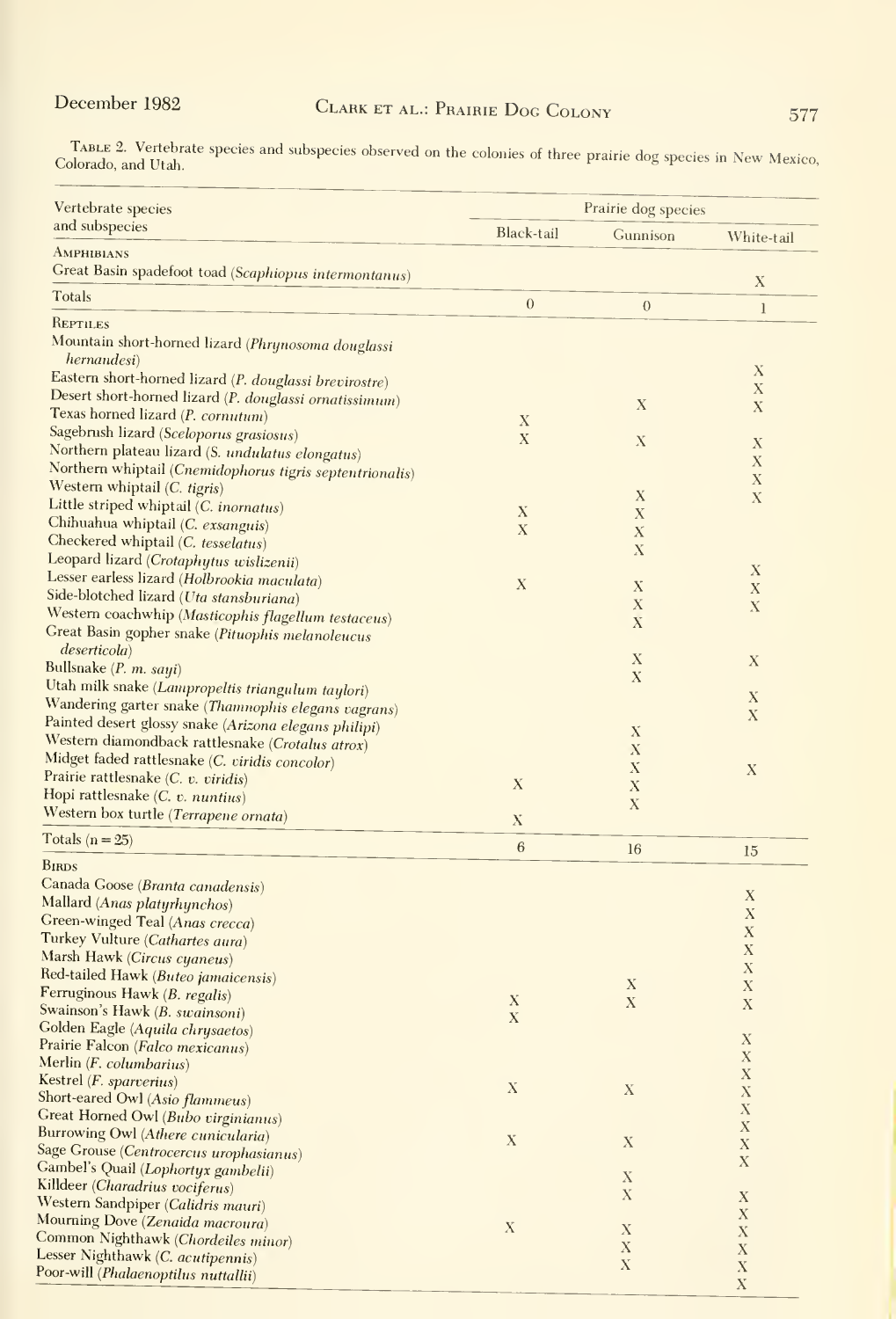Table 2 continued.

|                                                                                         | Prairie dog species       |                           |                           |
|-----------------------------------------------------------------------------------------|---------------------------|---------------------------|---------------------------|
| Vertebrate species<br>and subspecies                                                    | Black-tail                | Gunnison                  | White-tail                |
|                                                                                         |                           |                           |                           |
| <b>BIRDS</b> continued.                                                                 |                           | $\boldsymbol{\mathrm{X}}$ | $\boldsymbol{\mathrm{X}}$ |
| Western Kingbird (Tyrannus verticalis)                                                  |                           | X                         | X                         |
| Say's Phoebe (Sayornis saya)                                                            |                           |                           | $\mathbf X$               |
| Gray Flycatcher (Empidonax wrightii)<br>Ash-throated Flycatcher (Myiarchus cinerascens) |                           | $\mathbf X$               |                           |
| Horned Lark (Eremophila alpestris)                                                      | $\mathbf X$               | $\boldsymbol{\mathrm{X}}$ | $\mathbf X$               |
| Violet-green Swallow (Tachycineta thalassina)                                           |                           |                           | $\boldsymbol{\mathrm{X}}$ |
| Barn Swallow (Hirundo rustica)                                                          |                           |                           | X                         |
| Rough-winged Swallow (Stelgidopteryx ruficollis)                                        |                           |                           | $\boldsymbol{\mathrm{X}}$ |
| Pinyon Jay (Gymnorhinus cyanocephalus)                                                  |                           | $\boldsymbol{\mathrm{X}}$ |                           |
| Black-billed Magpie (Pica pica)                                                         |                           |                           | $\mathbf X$               |
| Common Raven (Corvus corax)                                                             |                           | $\mathbf X$               | X                         |
| Rock Wren (Salpinctes olsoletus)                                                        |                           |                           | $\mathbf X$               |
| Sage Thrasher (Oreoscoptes montanus)                                                    |                           | $\mathbf X$               | $\mathbf X$               |
| Curve-billed Thrasher (Toxostoma curvirostre)                                           | $\mathbf X$               |                           |                           |
| Mockingbird (Mimus polyglottos)                                                         |                           | $\mathbf X$               | X                         |
| Mountain Bluebird (Sialis currucoides)                                                  |                           | X                         | X                         |
| Northern Shrike (Lanius excubitor)                                                      |                           |                           | $\mathbf X$               |
| Loggerhead Shrike (L. ludovicianus)                                                     |                           |                           | $\mathbf X$               |
| Western Meadowlark (Strunella neglecta)                                                 | $\boldsymbol{\mathrm{X}}$ | X                         | $\mathbf X$               |
| Eastern Meadowlark (S. magna)                                                           |                           | $\boldsymbol{\mathrm{X}}$ |                           |
| Brewer's Blackbird (Euphagus cyanocephalus)                                             |                           |                           | X                         |
| Western Tanager (Piranga lucoviciana)                                                   |                           |                           | $\mathbf X$               |
| Grasshopper Sparrow (Ammodramus savannarum)                                             |                           |                           | $\mathbf X$               |
| Vesper Sparrow (Pooecetes gramineus)                                                    |                           |                           | $\mathbf X$               |
| Black-throated Sparrow (Amphispiza bilineata)                                           |                           | X                         |                           |
| Sage Sparrow (A. belli)                                                                 |                           | $\mathbf X$               | $\boldsymbol{\mathrm{X}}$ |
| Lark Sparrow (Chondestes grammacus)                                                     | $\mathbf X$               | X                         | $\mathbf X$               |
| Brewer's Sparrow (Spizella breweri)                                                     |                           |                           | $\mathbf X$               |
| Totals $(n=51)$                                                                         | $\overline{9}$            | 23                        | 44                        |
| <b>MAMMALS</b>                                                                          |                           |                           |                           |
| Bat (unidentified)                                                                      |                           | $\boldsymbol{\mathrm{X}}$ | X                         |
| Desert cottontail (Sylvilagus auduboni)                                                 | $\mathbf X$               | X                         | $\mathbf{X}$              |
| Mountain cottontail (S. nuttalli)                                                       |                           | X                         | X                         |
| White-tailed jackrabbit (Lepus townsendi)                                               |                           |                           | $\mathbf X$               |
| Black-tailed jackrabbit (L. californicus)                                               | $\mathbf X$               | $\mathbf X$               | $\boldsymbol{\mathrm{X}}$ |
| Thirteen-lined ground squirrel (Spermophilus                                            |                           |                           |                           |
| <i>tridecemlineatus</i> )                                                               | $\boldsymbol{\mathrm{X}}$ |                           | $\mathbf X$               |
| Wyoming ground squirrel (S. elegans)                                                    |                           |                           | X                         |
| Whitetail antelope squirrel (Ammospermophilus                                           |                           |                           |                           |
| leucurus)                                                                               |                           | $\mathbf X$               |                           |
| Pocket gopher (Thomomys sp.)                                                            |                           | $\mathbf X$               | X                         |
| Valley pocket gopher (T. bottae)                                                        |                           |                           |                           |
| Plains pocket gopher (Geomys bursarius)                                                 | $\mathbf X$               |                           | X                         |
| Least chipmunk ( <i>Eutamius minimus</i> )                                              |                           | $\mathbf X$               |                           |
| Woodrat (Neotoma sp.)                                                                   |                           |                           | $\mathbf X$               |
| Bushytail woodrat (N. cinerea)                                                          | $\mathbf X$               |                           |                           |
| Southern plains woodrat (N. micropus)<br>Ord kangaroo rat (Dipodomys ordi)              | $\mathbf X$               | $\mathbf X$               | $\mathbf X$               |
| Bannertail kangaroo rat (D. spectabilis)                                                |                           | $\mathbf X$               |                           |
| Deer mouse (Peromyscus maniculatus)                                                     |                           |                           | $\mathbf X$               |
| Vole (Microtus sp.)                                                                     |                           |                           | $\mathbf X$               |
| Muskrat (Ondatra zibethica)                                                             |                           |                           | $\mathbf X$               |
| Coyote (Canis latrans)                                                                  | $\mathbf X$               | X                         | $\mathbf X$               |
| Swift fox ( <i>Vulpes velox</i> )                                                       |                           | X                         | $\mathbf X$               |
| Domestic dog (Canis familiarus)                                                         |                           | X                         | $\mathbf X$               |
| Domestic cat (Felis domesticus)                                                         |                           | $\mathbf X$               |                           |
| Long-tailed weasel (Mustela frenata)                                                    | $\mathbf X$               |                           | $\mathbf X$               |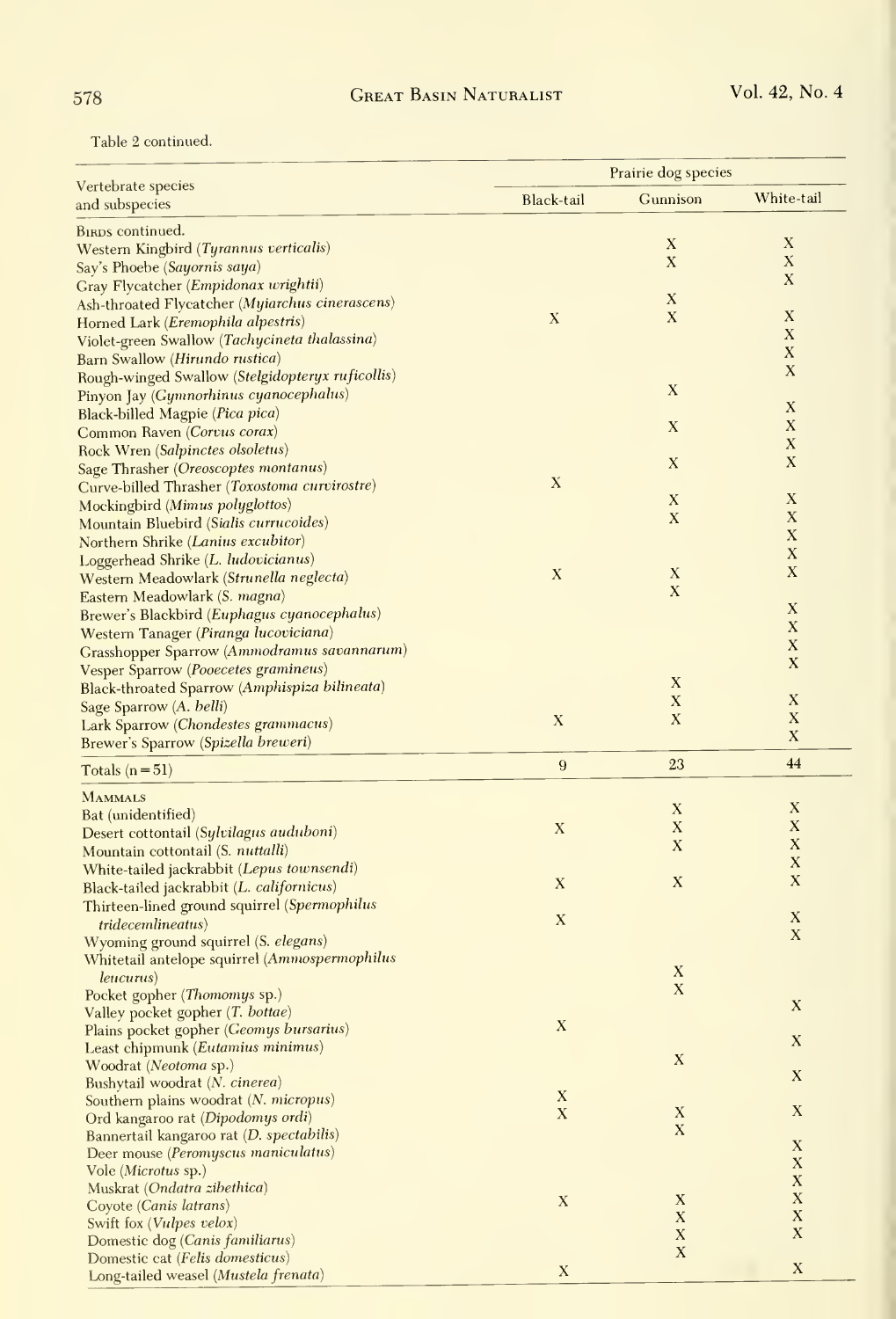| Vertebrate species<br>and subspecies | Prairie dog species |          |            |
|--------------------------------------|---------------------|----------|------------|
|                                      | Black-tail          | Gunnison | White-tail |
| MAMMALS continued.                   |                     |          |            |
| Short-tailed weasel (M. erminea)     |                     |          |            |
| Badger (Taxidea taxus)               |                     |          |            |
| Striped skunk (Mephitis mephitis)    |                     |          |            |
| Mule deer (Odocoileus hemionus)      |                     |          |            |
| Pronghorn (Antilocapra americana)    | Х                   |          |            |
| Totals $(n=30)$                      | 10                  | 16       | 23         |

Table 2 continued.

Only two live weasels were found, a bridled weasel in New Mexico (61 ha town) and a short-tailed weasel in Utah (102 ha town). Both were sighted in daylight.

Fourteen live badgers were seen on 10 colonies (1 badger/183 ha, range 0.2-522). All badgers were the sole mustelid species seen on its respective town except for 5 badgers on a 946 ha town (1 badger/189 ha). All towns showed signs of badger activity, although varying greatly in density.

Coyotes  $(N=29)$  were seen on 18 towns (1) coyote/115 ha). An additional 12 towns had coyote scats. Kit foxes  $(N=5)$  were seen on 4 towns that had a mean size of 62 ha (range 20-148). Two foxes were on a 26 ha town.

Numerous vertebrate remains were found on prairie dog towns (Table 1). In all, 1597 remains of individual prairie dogs and 202 other vertebrate remains of at least 16 species were found. Prairie dog remains occurred at about one skeleton/5 ha and remains of other vertebrates at about 1/50 ha.

Nocturnal survey results showed that some vertebrates had a differential observability between the postsunset and predawn survey periods. The front and back spotlight personnel observed species and categories of vertebrates differentially. Three categories of vertebrate sightings—flying forms  $(X^2 = 159,$ df = 1, P<0.01), ungulates  $(X^2=11, df=1,$ P<0.01), and large carnivores ( $X^2 = 10.5$ ,  $df = 1$ , P<0.05)-showed significant differences in observability, which may reflect real differences in activity, with most being seen per unit effort in postsunset periods.

Rodents ( $X^2 = 18.8$ , df = 1,  $P < 0.01$ ) and flying vertebrates  $(X^2 = 45.1, df = 1, P < 0.01)$ were sighted significantly more by the driver than the rider in back. The driver and rider saw no significant differences between all other classes.

#### DISCUSSION

Prairie dog colonies occupied only a small portion of the survey area  $(2.2$  percent); less than 1 percent for black-tail and for Gunnison and about 1.9 percent for white-tail. The U.S. Forest Service (1981) found blacktails on Thunder Basin National Grassland, Wyoming, to occupy 1.3 percent. Elsewhere in Wyoming, Campbell and Clark (1981) found black-tails to occupy only 0.7 percent of a 1036 km<sup>2</sup> and white-tails 3.2 percent of 336 km<sup>2</sup>. An area in southwest Wyoming contained 63 white-tail towns and occupied 25 percent of the 259 km<sup>2</sup> area (Clark and Campbell, unpubl. ms.). White-tails in two other areas in southern Wyoming occupied 7.2 percent and 8.9 percent of the study area (Martin and Schroeder 1979, 1980) (Table 3).

In comparing the three black-tail colonies in our study with 186 other black-tail towns elsewhere, our 11 Gunnisons with one other, and our 33 white-tail towns with 354 others (Table 3), all the towns we surveyed fall within the ranges of colony sizes and burrow opening features previously reported. Our survey of Gunnison prairie dogs appears to be the first relatively large sample. We found a mean intercolony distance of 46.4 km for black-tails, 2.4 km for Gunnisons and 4.9 km for white-tails, whereas Campbell and Clark  $(1981)$  found 4.7 km  $(SD \pm 2.7)$  range 1.6-11.3 for white-tails in two large relatively undisturbed areas in Wyoming.

Prairie dog colonies were found clumped in suitable habitat, and nearby colonies served as sources for colonizing animals. White-tail colonies  $(N=19)$  in the Vernal, Utah, clump were part of a much larger complex of colonies estimated to be at least 5,000 ha. No comparable situation for the black-tail or Gunnison was found.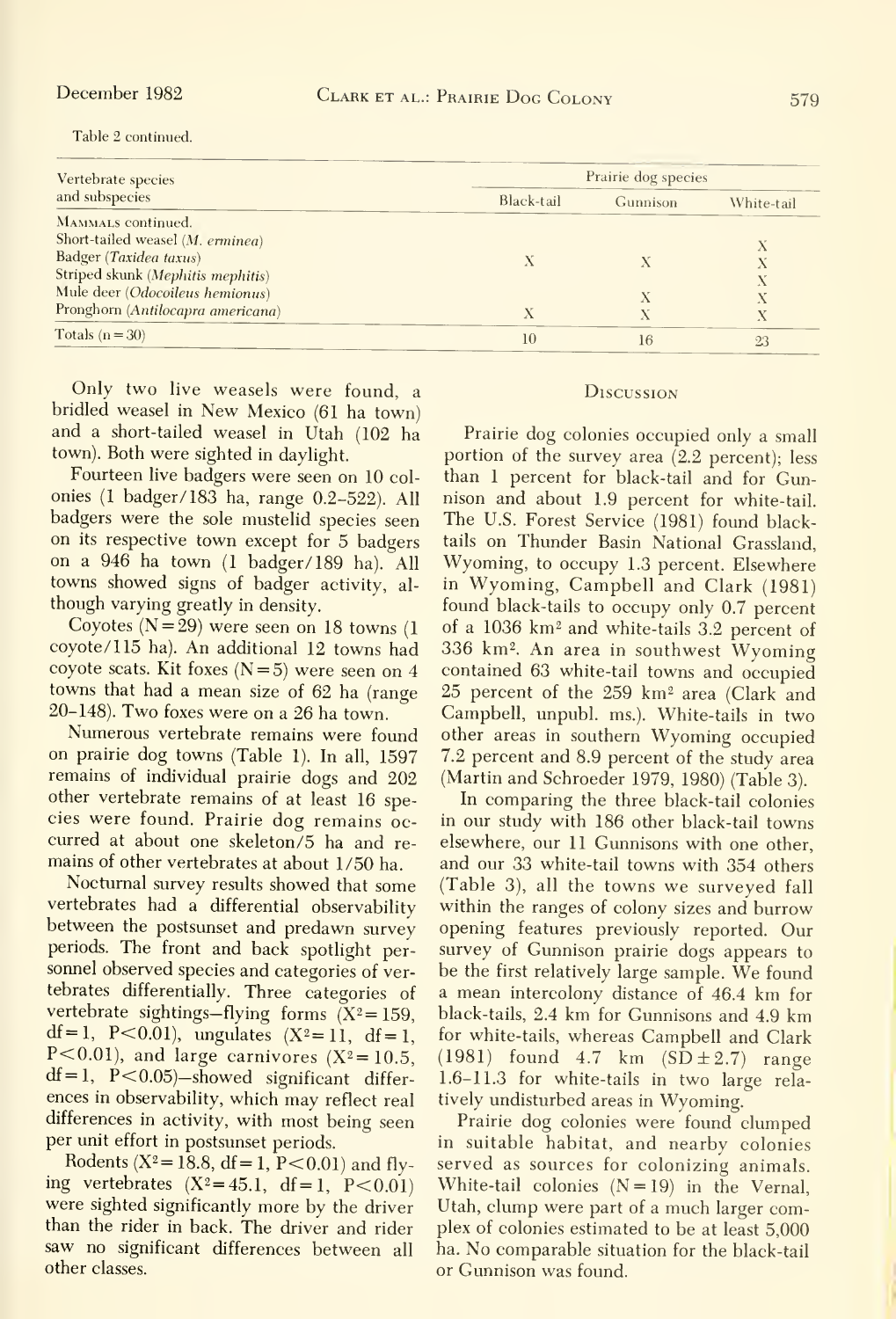Prairie dogs are known to plug burrows in response to predator investigations, death of prairie dogs, and other disturbances (Koford 1958, Henderson et al. 1969). We found black-tails plugged 3.8 percent of their bur row openings, Gunnisons 0.2 percent and white-tails 0.9 percent. In comparison, Campbell and Clark (1981) found 0.0005 per cent plugged burrow openings for black-tails and  $\overline{0}$  percent for white-tails in Wyoming.

Gold (1976), Bonham and Lerwick (1976), and Hansen and Gold (1977) noted that black-tail prairie dogs manipulate soil and in crease plant and animal density and therefore may be viewed as ecosystem regulators. Uresk and Bjugstad (in press) noted that peak plant production of aboveground herbage over their five-year study occurred where prairie dogs only grazed during the last four years of the study, rather than under the other comparative treatments (prairie dogs and steers, steers only, neither).

Our surveys found 107 vertebrate species and subspecies on or over prairie dog colonies. Additional species occupying prairie dog colonies were reported by Tyler (1968),

Martin and Schroeder (1979, 1980), and Campbell and Clark (1981). Collectively, over 140 vertebrate species have been re ported associated with prairie dogs.

A general account of many of the more conspicuous vertebrates and their inter relationships with prairie dogs was discussed by Koford (1958). Prairie dogs improve habitat for prairie animals that are benefited by holes, unvegetated areas, and short vegetation and for those that feed on prairie dogs. The prairie dog burrow is a critical element in prairie dog survival and allows them to es cape the extremes of temperature, for ex ample, and benefits numerous other verte brates as well (Stromberg 1978). Desert cottontails, burrowing owls, swift foxes, rattlesnakes, and some species of plants are enhanced by prairie dog activities (Uresk and Bjugstad, in press). Sixty-three percent more small mammals, other than prairie dogs, were live-trapped on pastures used by steers and prairie dogs than on steer-only pastures (O'Melia 1980). O'Melia also found prairie dogs significantly decrease arthropod populations.

Table 3. Prairie dog colony characteristics for black-tail, white-tail, and Gunnison prairie dog species found in this and other studies conducted in Wyoming, Colorado, Montana, Kansas, and South Dakota.

| Prairie dog species           | Number of      | Colony area (ha)  |                      |
|-------------------------------|----------------|-------------------|----------------------|
| and location                  | colonies       | Total             | $\bar{x}$ (SD) range |
| <b>BLACK-TAIL PRAIRIE DOG</b> |                |                   |                      |
| Southeast New Mexico          | 3              | 99                | $33(26)10-61$        |
| Central Wyoming               | 21             | 731               | $35(44)1 - 189$      |
| <b>Eastern Wyoming</b>        | $\overline{2}$ | 123               | $66(-26-97)$         |
| Central South Dakota          | 151            | 1,283             | $8.5(--)$            |
| Western South Dakota          | $\overline{2}$ |                   | $---(--)---$         |
| Northern Colorado             | $\mathbf{1}$   | 3                 | $3(--)$              |
| <b>Great Plains</b>           |                | $\qquad \qquad -$ | $---(---)---$        |
| Central Kansas                | $\mathbf{l}$   | 47                | $47(--)$             |
| Northern Wyoming              | $\overline{7}$ | 580               | $83(--)2.8-359$      |
| <b>GUNNISON PRAIRIE DOG</b>   |                |                   |                      |
| Northeast New Mexico          | $\mathbf{11}$  | 511               | $33(26)2 - 73$       |
| Southwest Colorado            | 1              | 6                 | $6(--)$              |
| WHITE-TAIL PRAIRIE DOG        |                |                   |                      |
| Eastern Utah                  | 33             | 4.150             | 125(200)0.2-958      |
| South central Wyoming         | 25             | 1,085             | $43(46)2 - 184$      |
| Northwest Wyoming             | $\overline{4}$ | 3,055             | $764(-121-1416)$     |
| Southwest Wyoming             | 63             | 3,992             | $63(-)0.4-671$       |
| South central Wyoming         | 1              | 13                | $13(--)$             |
| Southern Wyoming              | 164            | 4,006             | $24(--)0.8-510$      |
| Southern Wyoming              | 81             | 60,665            | $54(--)0.4-414$      |
| Southern Montana              | 15             | 285               | $19(--)$ ----        |
| North central Colorado        | 1              | $\overline{9}$    | $9(--)$              |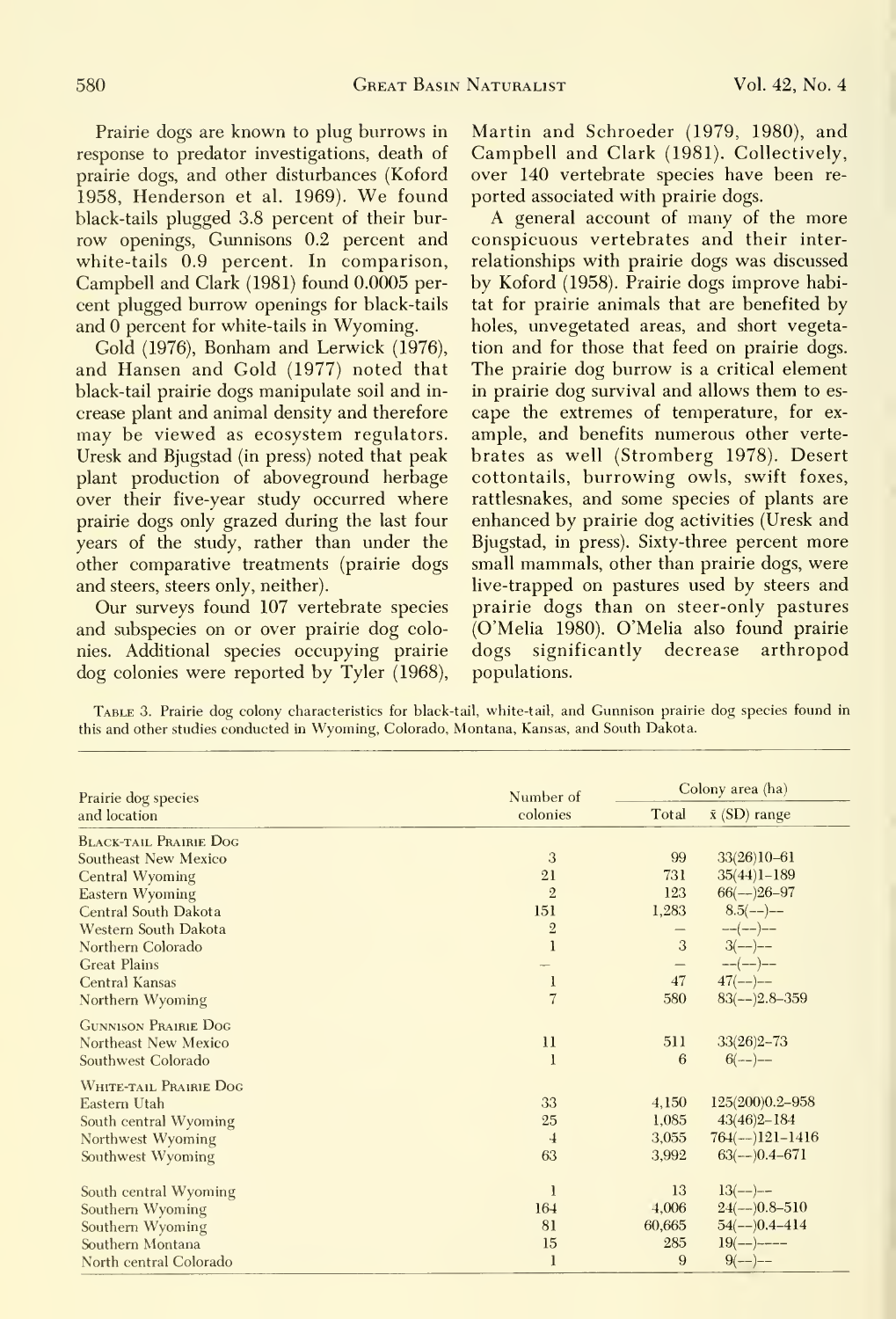Prairie dogs provide food to the blackfooted ferret (Hillman and Clark 1980), badgers, foxes, coyotes, bobcats, and weasels as well as to Golden Eagles, Ferruginous Hawks, and Swainson's Hawks (Campbell and Clark 1981). The U.S. Bureau of Land Management (1979) noted that prairie dog towns also provide nest sites for Mountain<br>Ployers (Charadrius montanus) and  $(Charadrius montanus)$  and McCown's Longspur (Calcarius mccownii)<br>and benefit other birds such as Killdeer, Eastern Kingbirds (Tyrannus tyrannus), Upland Sandpiper, Long-billed Curlews (Numenius americanus) and Mourning Doves, to mention a few. Sharp-tailed (Pedioecetes phasianollns) and Sage grouse sometimes strut on prairie dog towns (McEneany and Jensen 1974). A large number of reptiles use prairie dog holes for thermoregulation and protection from predators. Reptiles eat arthro pods inhabiting both burrows and the surface of the colony (Wilcomb 1954, Clark 1977).

Evidence of human presence—roads, spent shell casings, plowing, and some evidence of poisoning—was obvious on many colonies. Our observations in this study and elsewhere

indicate that most prairie dog colonies are negatively influenced by humans; only a few areas still contain large, relatively undisturbed colonies.

This brief account of prairie dog colony at tributes and the relationships of some associ ated vertebrate species with prairie dogs shows that numerous benefits may be ac crued to some of those vertebrates. Prairie dog colonies may constitute peaks in species diversity and biomass for small vertebrates found nowhere else in the prairie ecosystem. Needed are precise community ecology studies, with adequate controls near prairie dog towns, to quantify relative degrees of associ ation between the various vertebrate species and prairie dogs and to identify the types of relationships that exist.

#### **ACKNOWLEDGMENTS**

Many people provided direct aid to this project. James Leiber and Gene Bell of Mid-America Pipeline Co., Inc., Tulsa, Oklahoma, provided the opportunity and support for the survey. Dana Shuford, U.S. Bureau of Land

| Burrow openings          |                      |         |                |                               |
|--------------------------|----------------------|---------|----------------|-------------------------------|
|                          | Density/ha           | Percent | Percent badger |                               |
| Total                    | $\bar{x}$ (SD) Range | plugged | reamed         | Sources                       |
| 2,763                    |                      |         |                |                               |
| 17,095                   | $33(9)24 - 42$       | 3.8     | 3.4            | This study                    |
|                          | $21(24)11-67$        | 0.0     | 10.0           | Campbell & Clark 1981         |
| 6,015                    | $49(10)38 - 52$      | 0.9     | 2.6            | Clark & Campbell unpubl.      |
|                          | $-(--)$ -            |         |                | Linder et al. 1972            |
| $\qquad \qquad - \qquad$ | $135(--)131-140$     |         |                | <b>King 1955</b>              |
| 289                      | $96(--)$ --          |         |                | Tileston & Lechleitner 1966   |
|                          | $5(--)15-67$         |         |                | Koford 1958                   |
| 6,344                    | $135(--)$ --         |         |                | Smith 1958                    |
| 29,215                   | $50(--)$ --          | 2.2     |                | Martin & Schroeder 1980       |
| 8,987                    | $32(39)8 - 145$      | 2.8     | 7.8            |                               |
| 321                      | $57(--)$ --          | -       |                | This study                    |
|                          |                      |         |                | Fitzgerald & Lechleitner 1974 |
| 85,572                   | $26(29)2 - 160$      | 0.9     | 13.8           | This study                    |
| 27,779                   | $25(26)9 - 129$      | 0.0     | 27             | Campbell & Clark 1981         |
| 6,755                    | $2.2(--)1-6$         |         |                | Clark et al. unpubl.          |
| 168,761                  | $42(--)0.7-21.3$     |         | 24.7           | Clark & Campbell unpubl. and  |
|                          |                      |         |                | Martin & Schroeder 1979, 1980 |
| 827                      | $64$ (--)--          |         |                | Clark 1977                    |
| 105,497                  | $26(--)0.8-11$       |         |                | Martin & Schroeder 1979       |
| 129,969                  | $32(--)$             | 4.3     |                | Martin & Schroeder 1980       |
|                          | $--(--)--$           |         |                | Flath 1979                    |
| 252                      | $28(--)$ --          |         |                | Tileston & Lechleitner 1966   |
|                          |                      |         |                |                               |

Table 3 continued.